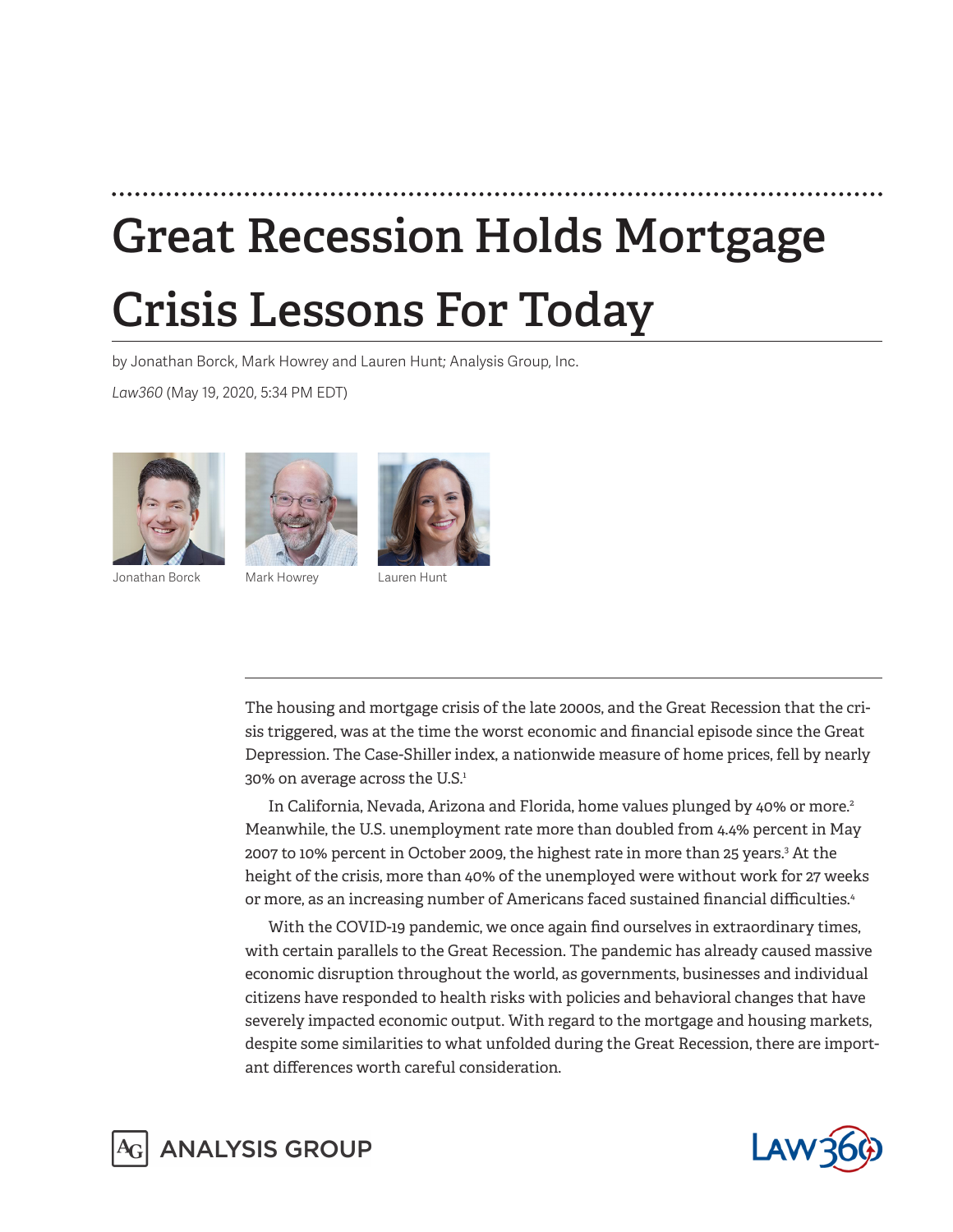#### **Mortgage Defaults Underlying the Great Recession**

There were several key shifts in the mortgage and lending markets in the years leading up to the Great Recession. For example, nontraditional mortgages, such as adjustable-rate mortgages, home equity lines of credit and jumbo loans, exploded in popularity. At the same time, lenders throughout the industry relaxed underwriting guidelines, including lending to borrowers with lower credit scores and allowing higher debt-to-income ratios.

Moreover, there was an abundance of origination and particularly cash-out refinancing activity near the peak in home prices, meaning that many borrowers had little or no time to build up equity in their homes before housing values fell. As home prices declined at a rapid rate during the crisis, many borrowers found themselves underwater, meaning that they owed more on their mortgages than their homes were worth in the marketplace.

Economic research shows that borrowers are much more likely to default on mortgages when facing two simultaneous shocks, often referred to as a double trigger: a loss of income (through, for example, unemployment or illness) that limits their ability to pay, and a decline in home prices driving their mortgages underwater.

Many borrowers in the Great Recession were hit by both of these shocks. As a result, mortgage defaults increased substantially. For example, according to [S&P Global Ratings](https://www.law360.com/companies/s-p-global-inc), more than 16% of prime loans and 50% of subprime loans that were originated in 2006 ultimately defaulted.<sup>5</sup>

The spike in mortgage defaults negatively affected many entities involved in the mortgage and mortgage-backed securities markets. Large banks and small lenders alike went bankrupt. S&P downgraded a substantial portion of its residential mortgage-backed security, or RMBS, ratings, and investors saw their RMBS investments plunge in value. The monoline insurance companies that guaranteed certain tranches of RMBS suffered substantial losses and likewise saw their ratings downgraded.

With so many losses to so many entities, substantial litigation followed. Allegations included misconduct at various points in the mortgage origination and securitization process. For example, the government investigated supposedly inappropriate lending practices conducted by mortgage originators and issuers, while other plaintiffs alleged that RMBS issuers and underwriters had made misstatements in RMBS offering documents, violated representations and warranties, and failed to properly service loans.

Still others alleged that trustees failed to properly perform their duties, which ultimately harmed investors. While many lawsuits have been resolved, a number are still pending, as courts continue to sort through the causes of mortgage defaults and losses.

### **COVID-19 and Mortgage Defaults**

Will history repeat itself? The signals so far are mixed, and the future is particularly uncertain. Nonetheless, there are a number of important factors one can look at to assess the mortgage market's exposure to the COVID-19 pandemic, along with its potential implications for the litigation landscape.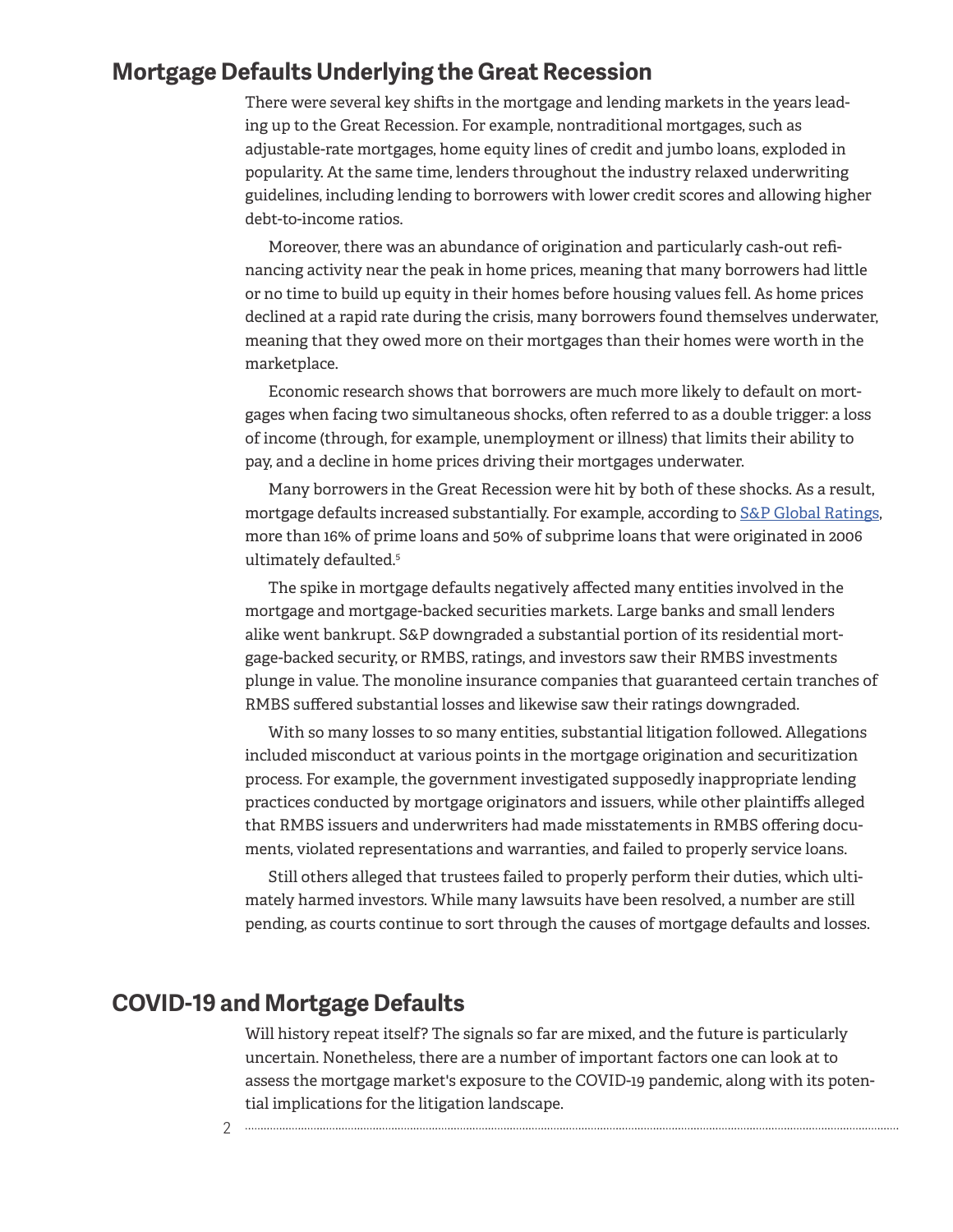First, consider the double trigger that economists have shown can lead to widespread delinquencies and defaults. One shock, a loss of household income, is clearly occurring en masse throughout the U.S. Unemployment claims have skyrocketed, and many households are facing financial hardships. As of this writing, the unemployment rate has risen to its highest level since the data were first recorded in 1948.<sup>6</sup>

It is less clear that a second shock, declining home prices, will follow, however. Neither [Fannie Mae](https://www.law360.com/companies/fannie-mae), [Freddie Mac](https://www.law360.com/companies/freddie-mac) nor the private real estate company [Zillow Inc.](https://www.law360.com/companies/zillow-inc) predicts large home price declines in 2020.<sup>7</sup> As of this writing, the major national home price indices for April have yet to be released. Moreover, few analysts perceive a housing bubble like the one that preceded the Great Recession.

Unless home prices fall substantially, widespread losses to lenders are unlikely, as the homes of struggling borrowers who are not underwater on their mortgages can be sold to repay the lenders in full. According to data from the Urban Institute, while new mortgages are being originated with loan-to-value ratios as high or higher than at any point this century (driven by the increase in lending by the [Federal Housing Administration](https://www.law360.com/agencies/federal-housing-administration) and the [U.S. Department of Veterans Affairs](https://www.law360.com/agencies/u-s-department-of-veterans-affairs)), less than 5% of outstanding loans were underwater or close to it as of Q4 2019, compared to approximately 30% at the height of the Great Recession.<sup>8</sup>

If home prices remain stable, the fraction of underwater mortgages is unlikely to increase. But if home prices fall substantially, an increasing share of borrowers could find themselves underwater, potentially leading to widespread defaults.

Second, the characteristics of borrowers and the product features of mortgages themselves have changed over time. Compared to the last crisis, riskier borrowers have had more difficulty obtaining mortgages over the last several years.9 Additionally, leading up to the Great Recession, roughly half of new mortgages contained risky features such as low initial teaser rates and balloon payments. This segment of the market has largely disappeared.<sup>10</sup> A less risky population of borrowers, with mortgages that are less exotic as a whole, may be better able to weather a downturn like the Great Recession.

Third, consider government interventions. Compared to the Great Recession, officials have responded more quickly and aggressively this time around to head off potential problems in the housing and mortgage markets. In particular, in late March, Congress passed the Coronavirus Aid, Relief and Economic Security Act, limiting foreclosures for at least 60 days and authorizing borrowers to request and obtain mortgage forbearance for up to 360 days.

State governments have taken similar actions.<sup>11</sup> Borrowers have already taken advantage of these opportunities: According to the [Mortgage Bankers Association](https://www.law360.com/companies/mortgage-bankers-association), 7.5% of mortgages were in forbearance as of April 26, up from just 0.25% in early March.<sup>12</sup> By contrast, during the Great Recession, help for struggling homeowners arrived, but much later. For example, the Home Affordable Modification Program, a federal program, was launched in March 2009, only after home prices had fallen 20% nationwide and mortgages defaults had risen substantially.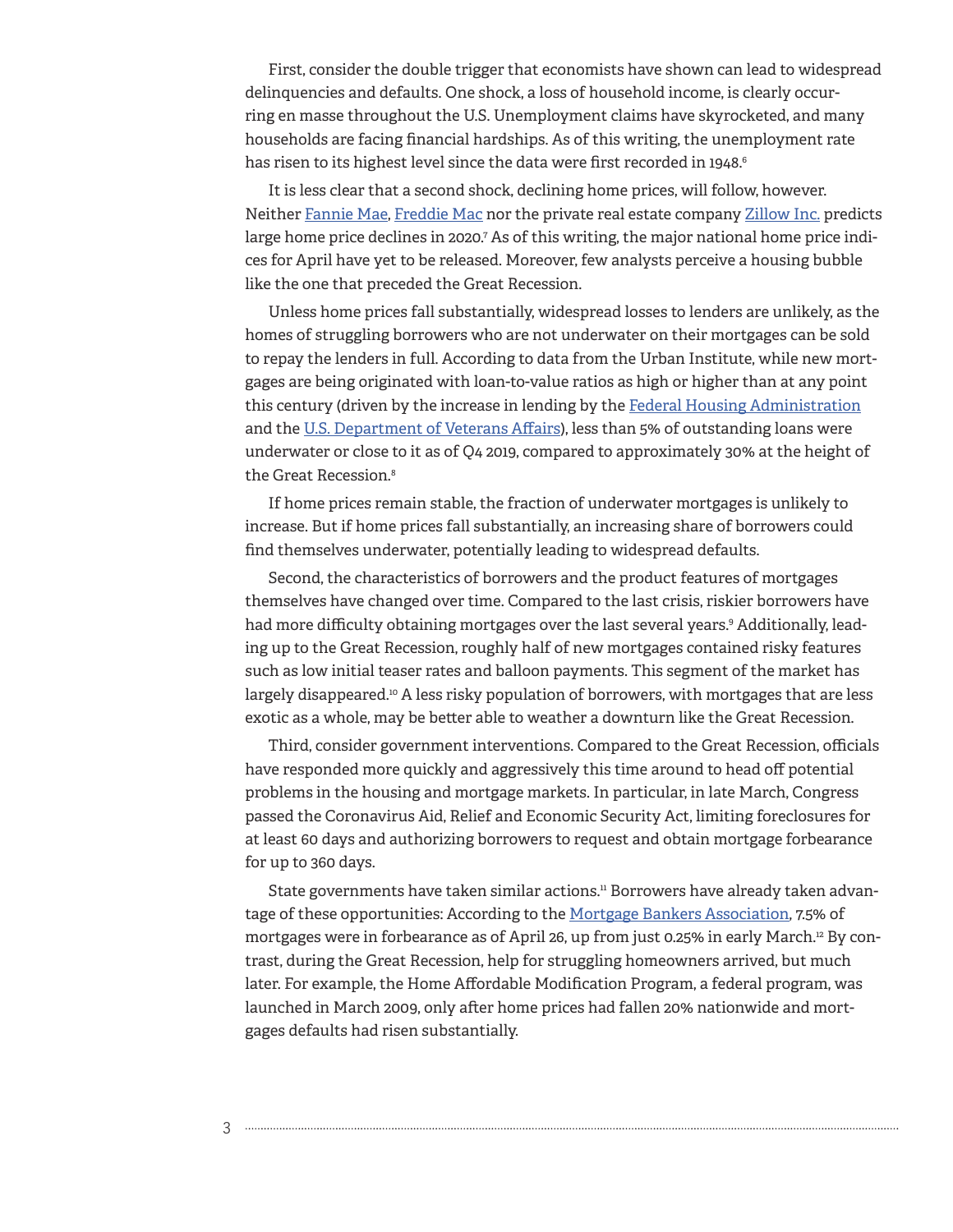Consequently, while many borrowers are suffering and will continue to suffer financially during the present crisis, it is possible that mortgage defaults and losses will be more limited than during the Great Recession, and that subsequent losses to investors, financial institutions and the government may not be as severe as they were a decade ago.

But that does not mean that we should expect no new litigation as a result of the COVID-19 crisis. One area to watch closely will be mortgage servicing. Mortgage servicers are typically required to forward mortgage payments to investors even when borrowers are in forbearance. The financial strain on servicers could be immense if borrowers do not make payments as the health crisis and unemployment last through the summer or beyond.

To address this concern, the [Federal Housing Finance Agency](https://www.law360.com/agencies/federal-housing-finance-agency) recently announced that servicers for mortgages backed by Fannie Mae and Freddie Mac need only forward up to four months of payments for loans in forbearance.<sup>13</sup> The U.S. Department of [Housing and Urban Development](https://www.law360.com/agencies/u-s-department-of-housing-and-urban-development) announced a similar program for mortgages backed by Ginnie Mae, the primary guarantor of the Federal Housing Administration segment of the mortgage market.14 But even with this assistance, servicers are seeking additional relief.

It is possible that, under such enormous economic stress, servicers may be unable to keep up with demands for forbearance and loan modifications. While the number of loan modifications has been declining steadily since 2010, it is possible that the trend could be reversed. If decisions regarding loan modifications or foreclosure take longer to work out, certain parties may claim such delays are causing increasing losses on loans, or that forbearance and modification plans are suboptimal, leading to incremental losses that would not otherwise have occurred.

## **Conclusion**

Much uncertainty remains, of course. Perhaps the public health crisis will fade more quickly than anticipated, and the economy will rebound in short order. In such a case, mortgage defaults and the strain on financial institutions will be modest and short in duration. Or perhaps the health crisis will be long-lasting, with economic conditions, including increases in mortgage defaults, getting worse before improving. If this happens, we expect that, as happened during the Great Recession, disputes will arise over servicing practices and possibly mortgage origination practices